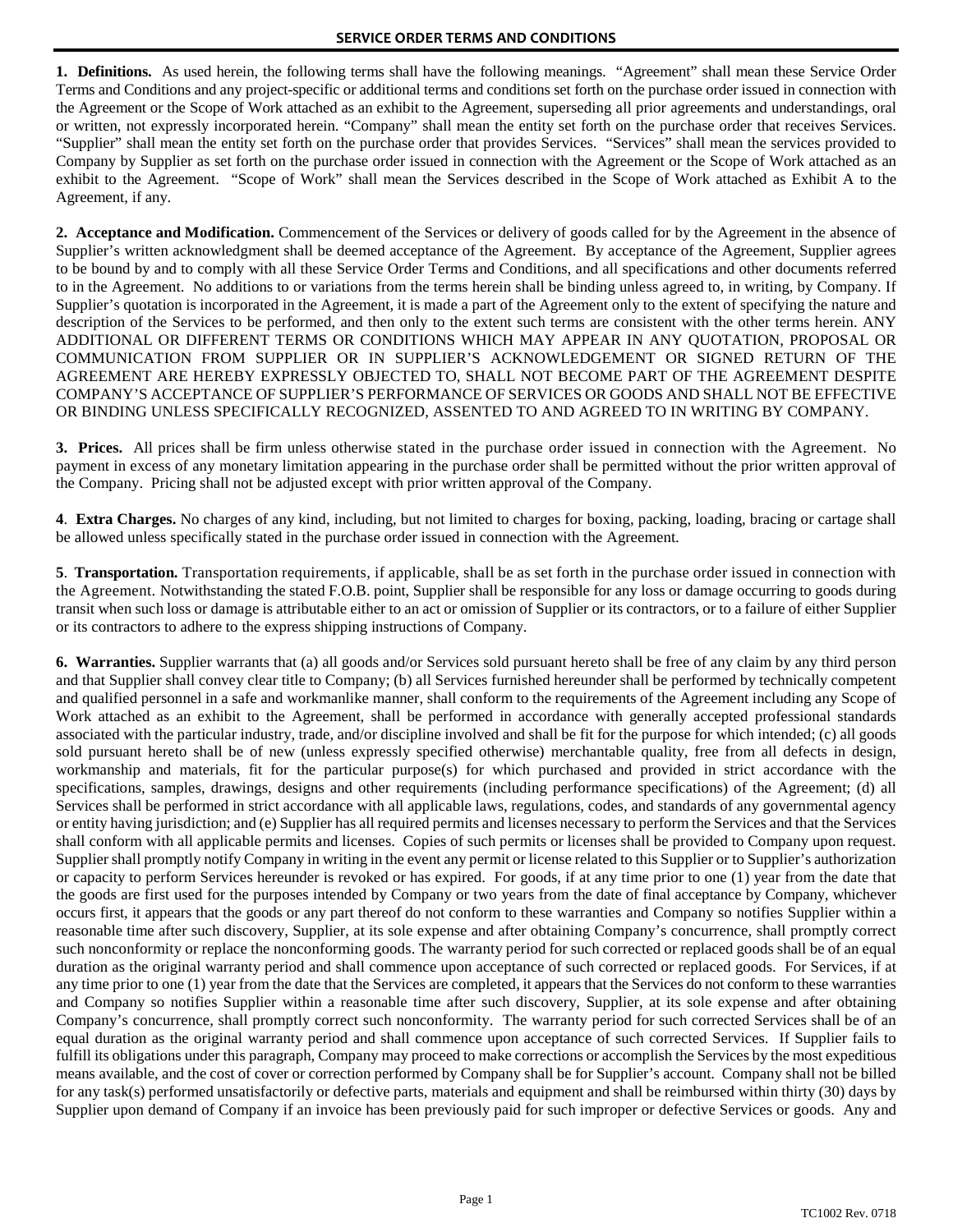all expenses (including, but not limited to shipping, manufacturing and labor expenses) incurred by Company in the exercise of its right hereunder, at law and/or in equity, shall be reimbursed by Supplier.

**7**. **Time is of the Essence; Delivery.** Timely performance of the Services is of the essence. If any Services are not performed within the time specified in the purchase order issued in connection with the Agreement or within a reasonable time if no time is so specified, Company may refuse to have Seller perform such Services and cancel the Agreement and shall be relieved of all liability for such Services and related goods. Any additional transportation charges incurred to comply with the time specified in the purchase order issued in connection with the Agreement in excess of those which would apply for the usual means of transportation shall be for the account of Supplier.

**8. Company's Property.** Unless otherwise agreed in writing, all tools, equipment or material of every description furnished to Supplier by Company or specifically paid for by Company and any replacement thereof, or any materials affixed or attached thereto, shall be and remain the property of the Company. Such property (i) shall be clearly marked and identified as property of the Company and shall be safely stored separate and apart from Supplier's property; (ii) shall not be used except in the performance of the Services hereunder and Supplier shall not substitute any property for Company's property; (iii) shall be held at Supplier's risk, and kept insured by Supplier at Supplier's expense in an amount equal to the replacement cost with loss payable to Company; and (iv) shall be delivered to Company promptly upon its written request, in which event Supplier shall prepare such property for shipment and shall deliver to Company in the same condition as originally received by Supplier, reasonable wear and tear excepted, all at Supplier's expense.

**9. Changes.** Company may, at any time, and from time to time, by written change order direct or order any changes, additions or deletions in the Services and related goods to be supplied hereunder. If such changes, additions or deletions affect the Supplier's time for performance or price, Supplier shall promptly notify Company and, if appropriate, an adjustment in the time for performance and or price shall be negotiated. Failure to notify Company in writing within fifteen (15) days of receipt of the change order requesting such change, addition or deletion shall result in a waiver by Supplier of such adjustment.

**10**. **Suspension.** Company may suspend all or any part of the Services by written notice to Supplier. Supplier agrees to resume any suspended Services as soon as practicable after receipt of written instructions to do so from Company. Upon suspension of Services, Supplier agrees to waive all claims for damages, including claims associated with the loss of use of or underutilization of Supplier's labor and facilities and the associated overheads thereon. If Supplier's costs for completing the Services are increased over the costs Supplier would have incurred had the Services not been suspended, Supplier agrees to accept as its sole remedy for the suspension of the Services the amount of such increase.

**11. Termination.** Company may terminate all or any part of the Services by ten (10) days written notice to Supplier. Upon such termination, Supplier agrees to waive all claims for damages, including claims for loss of anticipated profits and claims for the loss of use or underutilization of Supplier's labor, facilities and equipment and the associated overheads thereon, and to accept as its sole remedy for termination the cost of all Services performed and payment for goods delivered and accepted by Company prior to the date of termination and reasonable costs incurred by Supplier in terminating the Services. Termination shall not relieve Supplier of any of its obligations for Services already performed or for goods delivered hereunder, including but not limited to complying with all applicable warranties associated with such goods or Services.

**12. Non-Assignment; Subcontracting.** Any assignment by Supplier of its rights (other than an assignment of the right to receive payment hereunder) under the Agreement in any manner, in whole or in part, by operation of law or otherwise, without the prior written consent of Company shall be void. Supplier shall not subcontract or delegate performance of all or any part of the Services without the prior written consent of Company.

**13. Set-Off.** Company shall be entitled to set-off any amount owed at any time by Supplier, or its affiliate(s) to Company or its affiliate(s) against any amount owed by Company or its affiliate(s) to Supplier.

**14. Applicable Law.** The Agreement shall be governed by and construed in accordance with the applicable laws of the State of Michigan, except for those laws governing conflict and choice of law.

**15. Indemnification.** Supplier assumes full responsibility for and agrees to save, indemnify, defend and hold harmless Company and its affiliates from any and all claims, losses, liabilities, damages to property, injuries (including, but not limited to, death) to persons (including, but not limited to, employees of Supplier and Company), fines, penalties, fees (including, but not limited to, reasonable legal fees), and all other costs and expenses of whatsoever kind or nature to the extent caused by the acts or omissions or misconduct or failure of Supplier, its directors, officers, employees, agents, subcontractors and/or subvendors at any tier.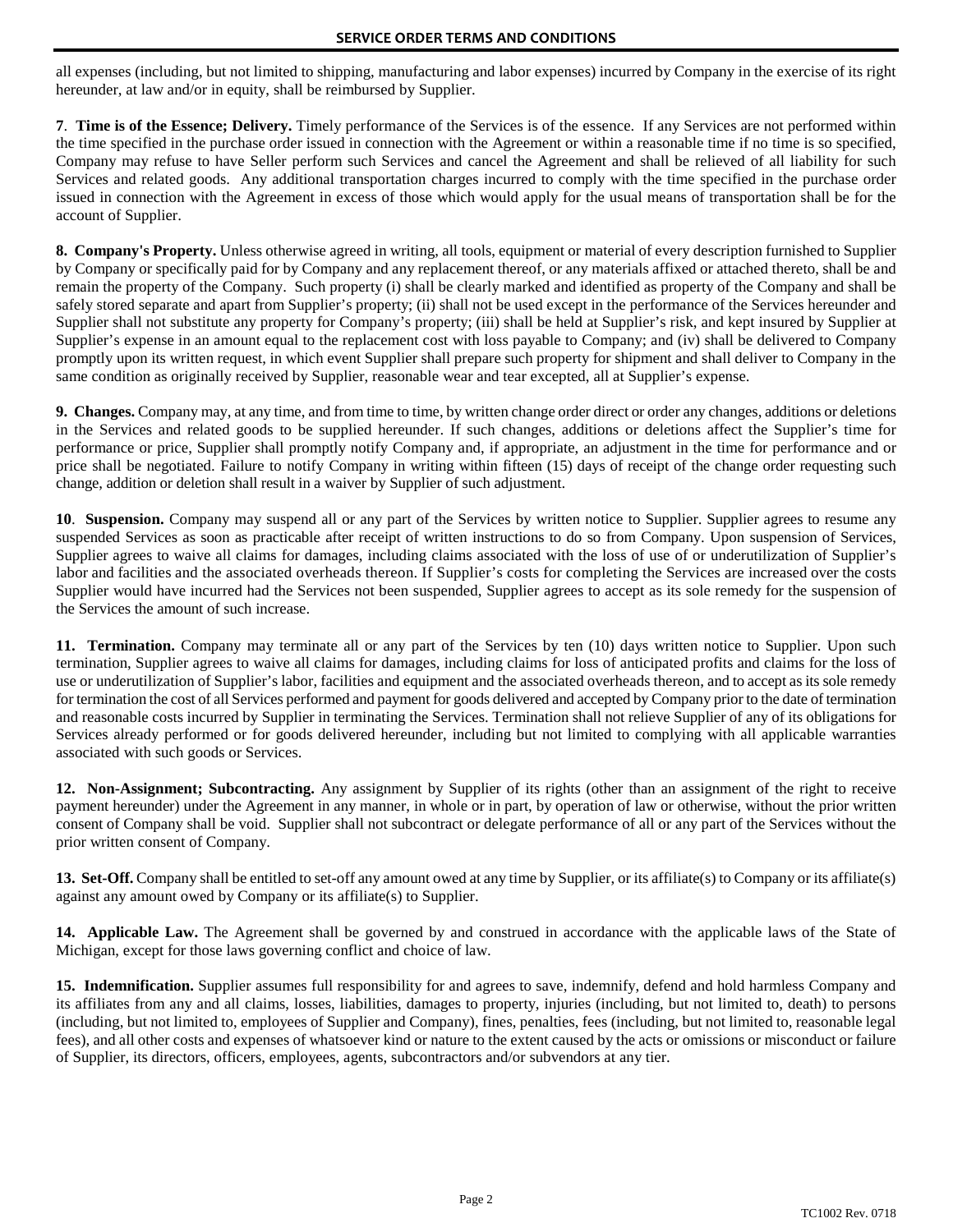**16. Intellectual Property.** Supplier shall indemnify, defend and hold harmless Company against any and all liabilities, damages, losses, claims, suits, and proceedings brought against Company arising out of, based upon or resulting from any claim alleging, whether rightful or otherwise, that any design, goods or Servicesfurnished or delivered under the Agreement by Supplier or at the direction of Supplier infringes upon any United States patent, copyright or other intellectual property right ("Indemnified Claim"). Supplier shall pay all damages, expenses, fees and costs, including legal fees, awarded against Company in connection with any such Indemnified Claim. In case any design, product or Services are held to constitute an intellectual property infringement and the use of such design, product or Services is enjoined, Supplier shall, at its sole expense, after obtaining the written concurrence of Company, (a) procure for Company the right to continue using the effected design, goods or Services, (b) replace the effected design, goods or Services with substantially equal but non-infringing design, goods or Services, or (c) modify the design or Services so they become non-infringing. If none of these alternatives is available on commercially reasonable terms, Company shall have the option to terminate the Agreement applicable to the Indemnified Claim upon providing written notice to Supplier.

**17. Insurance.** Supplier shall obtain and maintain for the duration of any Services insurance in forms and amounts satisfactory to Company which may include, but not necessarily be limited to: Commercial General Liability (CGL) (including Contractual Liability coverage insuring the liabilities assumed herein) with minimum limits of liability of not less than \$1,000,000 each per occurrence for bodily injury (including death) and property damage Automobile Liability and Employers' Liability insurance with minimum limits of liability of not less than \$1,000,000 per occurrence on a single limit basis; statutorily required Worker's Compensation and Employers' Liability (\$100,000) insurance; Excess Liability insurance endorsed to apply on at least as "broad as primary basis" covering loss in excess of the limits of other insurance policies required herein with minimum limits of liability of \$5,000,000. At Company's sole option and cost, Supplier shall procure Contractor Pollution Coverage insurance covering loss or damage associated with environmental hazards arising out of or in connection with the Services with minimum limits of liability of \$1,000,000. Supplier shall furnish to Company a Certificate of Insurance completed by its insurance carrier(s) certifying that the required insurance coverages are in effect and naming Company and its affiliates as additional insureds for liability coverages including, with respect to CGL coverage, endorsements at least as broad as Insurance Services Office (ISO) endorsements CG 2010 10 01 (ongoing operations) and CG 2037 10 01 (completed operations) In addition, such certificate shall indicate that the insurer shall not cancel or materially change the coverage until ten (10) days after prior written notice has been delivered to the Company. Coverage required herein shall be endorsed to be primary to and not seek contribution from Company or its affiliates and provide that Supplier's insurer shall have no rights of recovery, by subrogation or otherwise, against Company or its affiliates. Nothing in this paragraph shall be taken as limiting Supplier's liability to Company or any other party.

**18. Compliance with Laws**. Supplier shall ascertain and comply with all applicable Federal, State, and local laws, regulations, and ordinances, including, but not limited to, the Foreign Corrupt Practices Act of 1977, as amended, especially as it relates to payments or gifts to officials, employees, or representatives of foreign governments and Supplier agrees that it and all who act on their behalf shall fully and faithfully comply with that Act, and with all applicable trade or industry codes, regulations and standards. Where applicable the following provisions are hereby incorporated by reference in this Purchase Order: (a) Executive Order 11246, and 41 CFR Part 60, as well as 41 CFR Subpart 1-12.8, relating to Equal Employment Opportunity (b) Executive Order 11701, and 41 CFR Part 50-250, 41 CFR Part 60-250, relating to Disabled Veterans and Veterans of the Vietnam Era; (c) the Rehabilitation Act of 1973, and 41 CFR Part 60-741, relating to Employment of the Handicapped.

**19. Safety.** Supplier shall perform its Services in a safe manner so as to prevent damage, injury or loss to any individuals. Supplier assumes responsibility for implementing and monitoring all safety precautions and programs related to the performance of the Services. In the performance of the Services, Supplier shall comply, and cause its subcontractors to comply, with all statutes, regulations and ordinances relating to safety, as well as any specific safety policies and requirements required by Company.

**20. Proprietary Information – Confidentiality.** Supplier shall keep confidential any technical, process or economic information derived from drawings, specifications and prototype articles, and other data furnished by Company or Supplier learns during the performance of the Services and shall not divulge, export, or use, directly or indirectly, such information for the benefit of any other party without obtaining Company's prior written consent. Except as required for the efficient performance of the Services, Supplier shall not use such information or make copies or permit copies to be made of such drawings specifications, or other data without the prior written consent of Company. Upon request of Company, Supplier shall promptly return to Company all materials and any copies thereof; such request may be made at any time during or after completion of the Services. The obligations under this paragraph shall survive the cancellation, termination or completion of the Agreement. Supplier shall not advertise or publish the fact that Company has contracted for services from Supplier without prior written permission from Company. Any inventions, processes or other patentable or marketable idea or product developed as a result of Supplier's performance of the Services hereunder shall become the exclusive property of Company, and Supplier shall deliver all data, drawings and other documents associated with such development to Company upon completion of the Services.

**21. Disclosure of Knowledge or Information**. Any knowledge or information which Supplier shall have disclosed or may hereafter disclose to Company in connection with a request for a quotation or the purchase of goods or Services covered by the Agreement, shall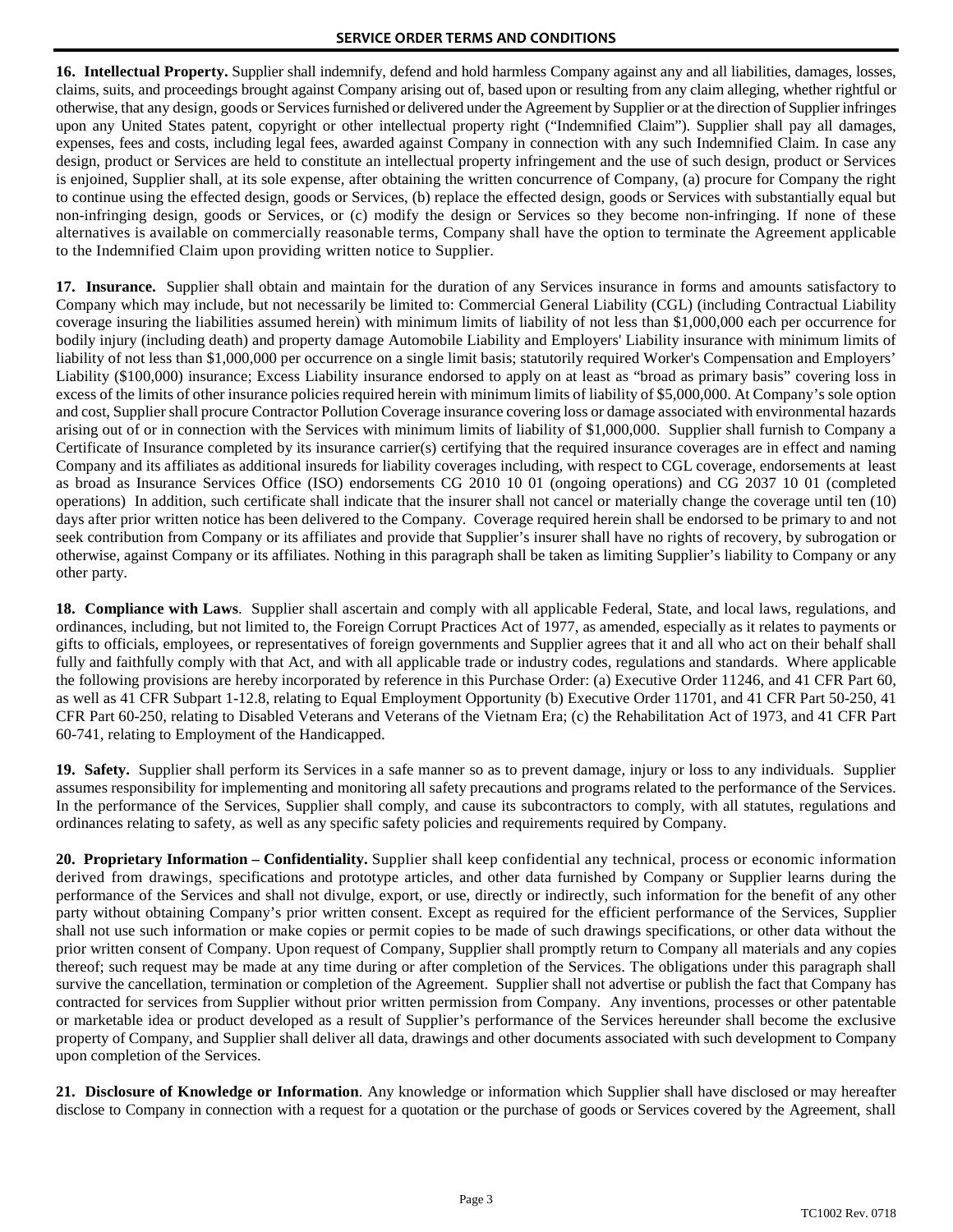not, unless otherwise specifically agreed upon in writing by Company, be deemed to be confidential or proprietary information, and shall be acquired free from any restrictions other than a claim for patent infringement as part of the consideration for the Agreement.

**22. Drawings**. Unless otherwise specifically agreed in writing by Company any check or approval of drawings by Company shall be for Supplier's convenience and shall not relieve Supplier of its responsibility to meet all requirements of the Agreement.

**23. Consequential Damages.** Neither Company nor Supplier shall be liable to the other for consequential damages of any kind, including, but not limited to, loss of anticipated profits or loss of use of or underutilization of labor, facilities or equipment resulting from performance or nonperformance of its obligations under the Agreement or in the event of Suspension or Termination of the Services pursuant to paragraphs 11 and 12 respectively.

**24. Technical Data**. All materials and documents prepared or developed by Supplier in connection with the performance of this Order, including all manuals, data, designs, drawings, plans, specifications, reports, calculations and summaries, shall become the property of Company when prepared, whether delivered to Company or not, and shall, together with any materials and documents furnished to Supplier by Company, be delivered to Company upon request and, in any event, upon termination or completion of this Order.

**25. Force Majeure**. Neither party shall be liable to the other for default, failure or delay in providing or accepting goods or Services hereunder if such failure is caused by an extraordinary event or occurrence beyond that party's control such as fire, accident, strike, civil disturbance, war, act of terrorism, act of God, embargo, governmental order or regulation, flood, windstorm, explosion, riots, natural disaster, sabotage or any other similar or different contingency beyond the reasonable control of the Company or Supplier, as applicable. Written notice of such delay, including the anticipated duration of the delay, must be given by the nonperforming party within ten (10) days of the event. During the period of any delay or failure to perform by Supplier, Company may purchase goods or procure Services from other sources and proportionally reduce its obligations to Supplier for such goods and/or Services. If requested by Company, Supplier shall, within five (5) days of such request, provide adequate assurance that the delay shall not exceed such period of time as Company deems appropriate. If the delay lasts more than the time period specified by Company, or Supplier does not provide adequate assurance that the delay shall cease within such time period, Company may, among its other remedies, immediately terminate the Agreement without liability.

**26. Non-Waiver.** Failure or delay of either Company or Supplier to insist upon strict performance of any of the terms and conditions hereof, or to exercise any rights or remedies provided herein or by law, or to properly notify the other party in the event of breach, or Company acceptance of or payment for any goods or Services or approval of any design, shall not release the other party from any of the warranties or obligations of the Agreement and shall not be deemed a waiver of any right of a party to insist upon strict performance hereof, or of any rights or remedies of a party as to any such services or goods (including the right to reject nonconforming goods or to revoke acceptance of such goods) regardless of when performed, shipped, received or accepted, or of any right or remedy of a party as to any prior or subsequent default hereunder.

**27. Payment Terms.** Company shall pay Supplier in accordance terms set forth in the purchase order issued in connection with the Agreement, or if payment terms are not specified, Company shall pay Supplier within thirty (30) days after satisfactory performance of the Services and on receipt of a complete correct and conforming invoice therefor.

**28. Records.** Unless the Services are totally priced on a firm fixed price basis, Supplier shall maintain time records, supplier invoices, expense receipts/costs and supporting data and other evidence related to the Services in accordance with generally accepted accounting procedures and practices. All materials shall be preserved until the expiration of two years from the completion of the Services. Company shall have the right at any time during normal business hours to examine such records which may involve the Services, or which shall permit adequate evaluation of the costs and fee data related thereto. Adjustments in favor of Company arising from any audit performed by Company shall be recognized as an adjustment of any future payment due Supplier or, if no future payment is due Supplier, Supplier shall pay the amount of any such adjustment to Company within thirty (30) days after completion of the audit.

**29. Independent Contractor.** Supplier is and shall remain for all purposes an independent contractor, and it shall have no power, nor shall it represent that it has any power, to bind Company or to assume or create any obligation, expressed or implied, on behalf of Company.

**30. Notices**. Unless notified otherwise, in writing, by Company, all notices required under the Agreement shall be sent to the address set forth in the purchase order issued in connection with the Agreement. Email notices shall be sent to DTEER\_CONTRACT\_NOTICES@dteenergy.com.